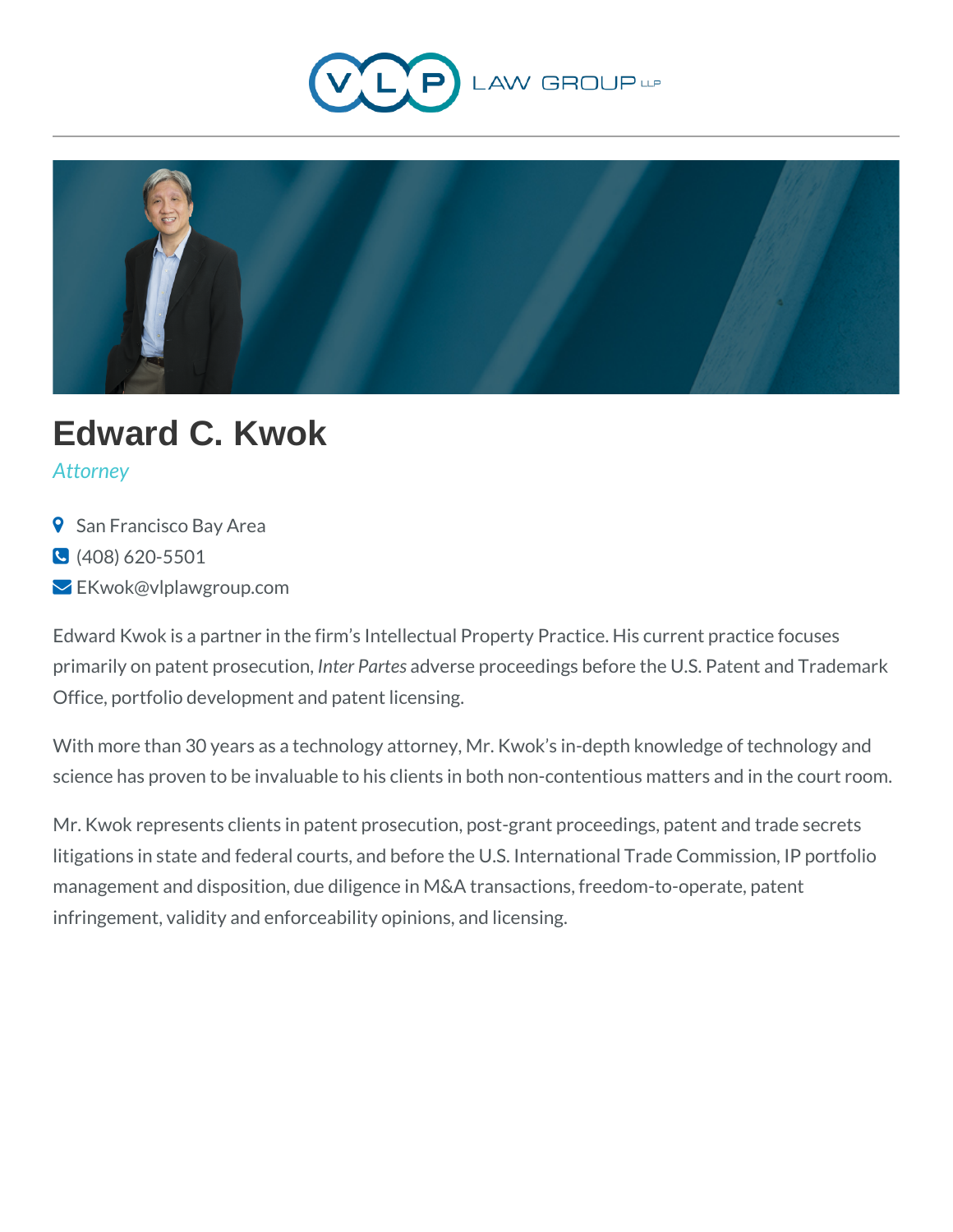Prior to joining VLP, Mr. Kwok was a partner with a large international law firm. He holds advanced degrees in electrical engineering and computer science. His current clients are in the areas of memory technologies, high-performance computing systems, network and software security, global navigation and positioning, artificial intelligence, machine learning, robotics and lithium-based and fuel cell-based battery systems. Mr. Kwok is fluent in written Chinese and he speaks Chinese Putonghua and Cantonese.

### **Practice Areas**

- **O** Intellectual Property
- **O** Technology Transactions
- **O** International Practice

#### **Admissions**

- **O** State Bar of California
- All state courts in California
- U.S. District Courts, Northern District, Eastern District, Central District and Southern District of California
- U.S. Court of Appeal, Federal Circuit
- U.S. Patent and Trademark Office

## **Professional or Trade Affiliations**

- Member, Institute of Electrical and Electronics Engineer (IEEE)
- **O** Member, American Bar Association

#### **Education**

- J.D., Santa Clara University School of Law (1989)
- M.S., University of California, Berkeley (1981)
- **◆ B.S., Massachusetts Institute of Technology (1980)**

#### **Representative Clients**

- *DC-DC Controllers, and Products Containing Same, United States International Trade* Commission, case no. 337-TA-698E (Trade Secrets Misappropriation and Patent Infringement Litigation)
- **GPS Chips, Associated Software and Systems, and Products Containing Same, United States** International Trade Commission, case no. 337-TA-596 (Patent Infringement Litigation)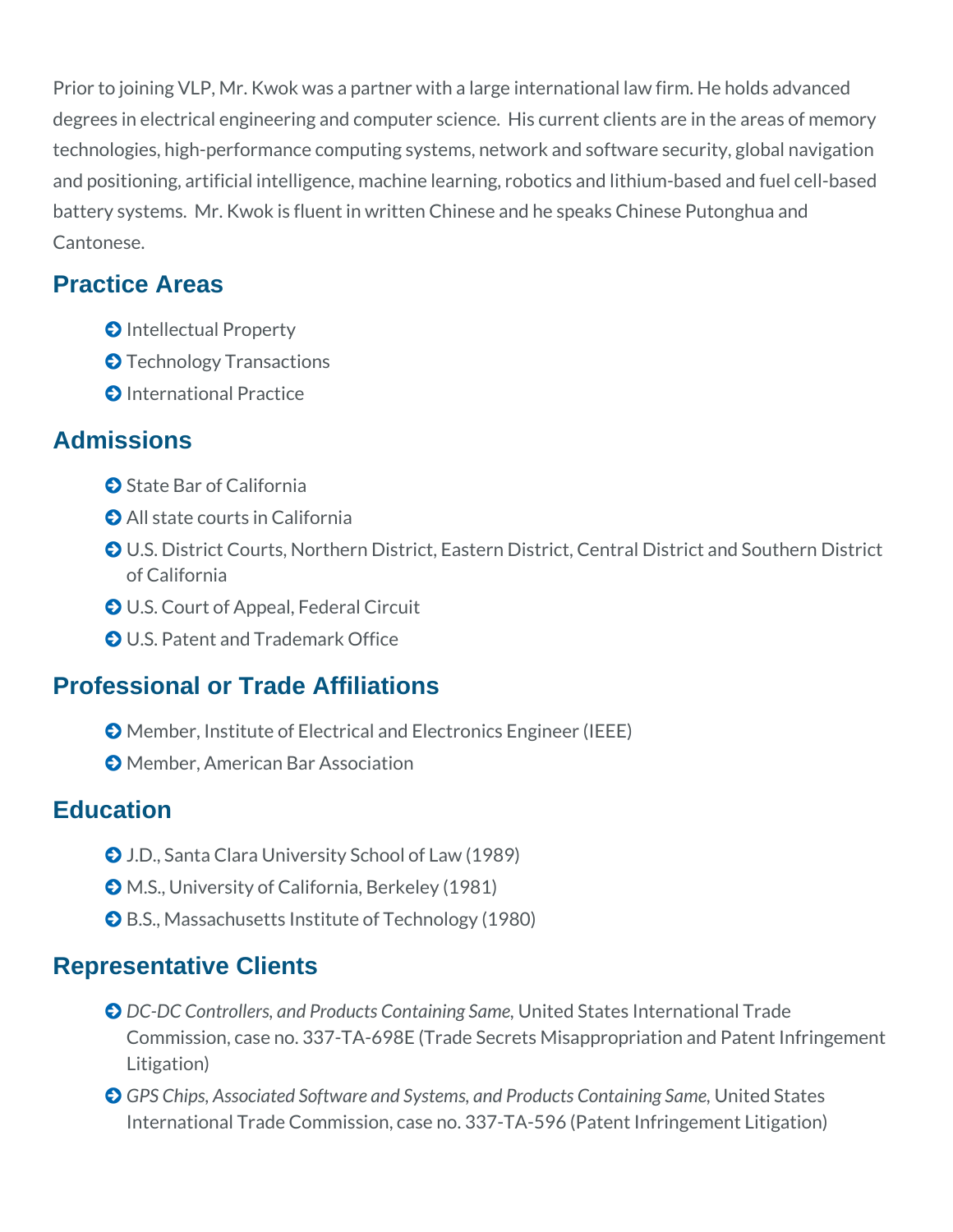- **HSP Modems, Software and Hardware Components Thereof, and Products Containing Same, United** States International Trade Commission, case no. 337-TA-439 (Patent Infringement Litigation)
- *In re Semiconductor Memory Devices and Products Containing Same*, United States International Trade Commission, case no. 337-TA-414 (Patent Infringement Litigation)

## **Recent Publications**

- VLP Partner Edward Kwok Interviewed by IPWatchdog for the Article "Why Patent Contingency Litigation is Declining?" (Feb 26, 2018)
- VLP Partner Edward Kwok Quoted in Law360 Article "PTAB Limits Value of Sovereign Immunity Patent Deals" (Dec 27, 2017)
- VLP Partner Edward Kwok Quoted in IPWatchdog Article "Predicting Oil States in Advance of SCOTUS Oral Arguments" (Nov 14, 2017)
- VLP Partner Edward Kwok Quoted in Law360 Article "Restasis Ruling Could Be Bad Sign For Tribal Patent Pacts" (Oct 18, 2017)
- VLP Partner Edward Kwok Participates in a Virtual Roundtable with IPWatchdog about "The Patent Litigation Landscape in the Wake of TC Heartland & Cray" (Oct 17, 2017)
- VLP Partner Edward Kwok Quoted in IPWatchdog Article "Industry Reaction to the Federal Circuit's Decision in Aqua Products v. Matal" (Oct 5, 2017)
- VLP Partner Edward Kwok Authors Daily Journal Article "IP Due Diligence is Key in Corporate Transactions" (Dec 1, 2016)
- VLP Partner Edward Kwok Authors IP Watchdog Article "Briefs Supporting Life Technologies Draw Battle Lines in Battle over Extraterritorial Application of US Patent Laws" (Oct 13, 2016)
- VLP Partner Edward Kwok Quoted in Law360 Article "PTAB Appeals Face Tough Road After Latest Fed. Circ. Ruling" (Sep 27, 2016)

#### **Blog Posts**